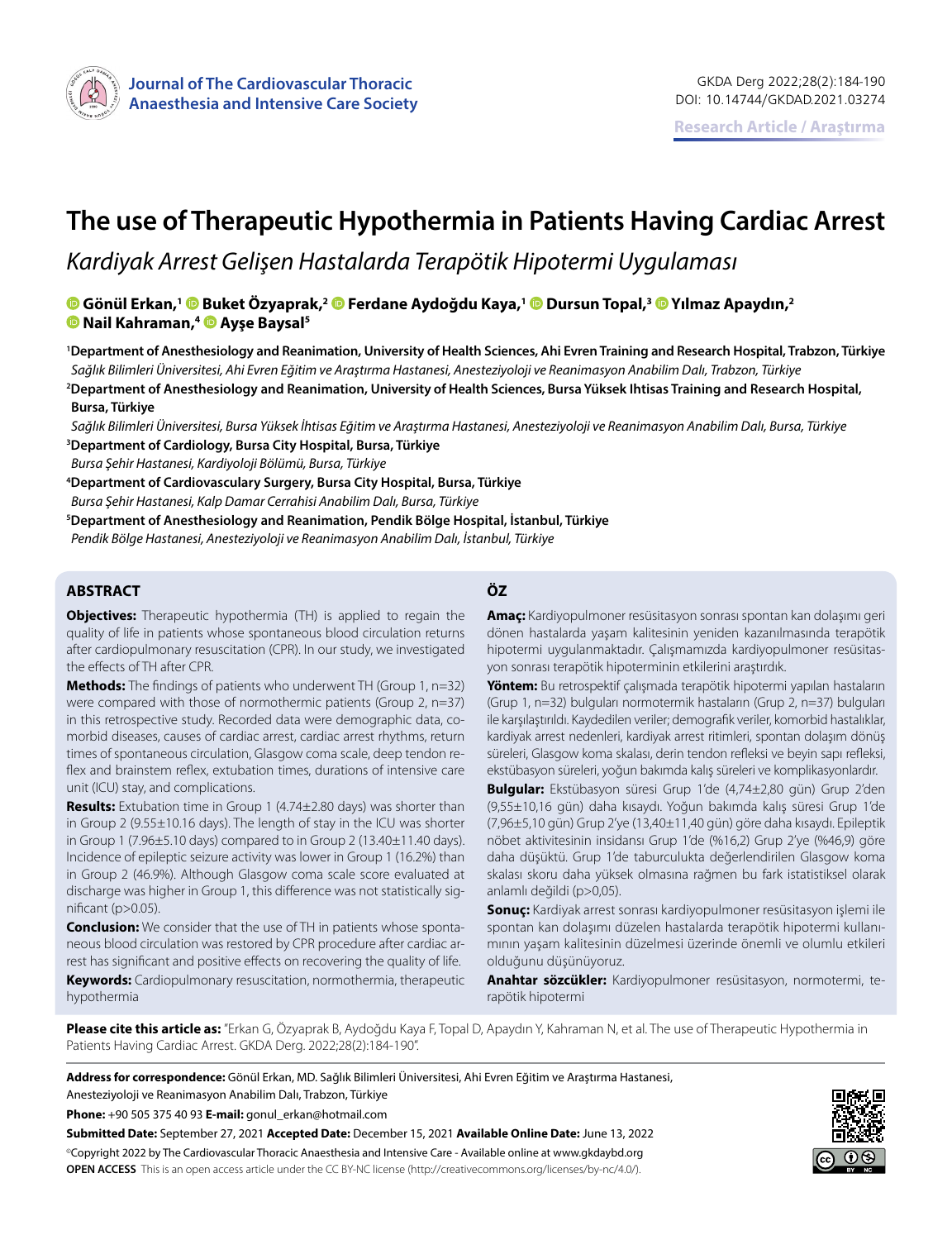## **Introduction**

Cardiovascular causes are important amidst the causes of death in the world and our country. The fundamental problem is neurological damage after successful cardiopulmonary resuscitation (CPR) in cardiac arrest. Consequently, the prognosis is impaired, which is causing increased mortality and morbidity. The recovery rate of survivors without neurological sequelae is 10-20%.[1] There is a continuous deliberation over therapeutic hypothermia (TH) in the literature, and the datasets suggest that TH alters neurological results positively and increases survival.<sup>[2]</sup> The prior experiences in the 1950s provide information on spontaneous circulation after cardiac arrest and the methodological progress in providing TH to the patients.<sup>[3,4]</sup> However, the benefits were not adequately determined, and there was difficulty in implementing TH to provide beneficial outcomes after this procedure.[5] The application of hypothermia and administration of hypothermic irrigation of blood and fluids periodically are practiced not solely after resuscitation, plus during open-heart surgeries, primarily in the cardiopulmonary bypass period using a heart-lung machine.<sup>[6]</sup> Particularly, patients enduring aortic surgery are systemically cooled.<sup>[7]</sup>

In this retrospective study, we endeavored to discuss our data in a patient population diagnosed with cardiac arrest. The patients who returned successfully to spontaneous blood circulation after CPR were applied to normothermia or TH. Results were analyzed according to our hospital study protocol. During this treatment methods, we compared several parameters, including demographic data, comorbid diseases, possible cause of cardiac arrest, cardiac arrest rhythm, spontaneous blood circulation return time (ROSC), Glaskow Coma Scale (GCS), deep tendon reflex, brain stem reflex, the duration of intensive care unit (ICU) stay, and complications.

#### **Methods**

This study was retrospectively conducted between the period of January 1, 2014 and September 1, 2019. This retrospective clinical interventional study was performed in a single-center. During this period, a total of 69 patients were identified to have ROSC after a CPR procedure in our hospital. Preceding the study, Local Ethical Committee approval was obtained by the rules of the Helsinki Declaration (Local Ethical Committee No: 2019/25). The data were collected from patient records and the hospital automation system. TH was administered in 32 patients (Group 1) and 37 patients were in normothermia and did not receive TH (Group 2). The parameters between the groups were compared. TH was applied by the use of special device for cooling procedure. This device was brought to our hospital in 2017. We analyzed that the data collected using TH with this device during the period of 2017-2019. Before 2017, patients were not administered TH. We included these patients in the 2014-2017 period as the normothermia group.

In the evaluation process of the retrospective data for inclusion into the study protocol, patients who had one of the following criteria were excluded from the study and these are as follows: Patients under the age of 18, cardiac arrest with an unknown duration or start time, neurological dysfunction, intracranial bleeding before cardiac arrest, the recorded body temperature below 30°C, CPR time above 60 min, systolic blood pressure below 80 mmHg despite inotropic therapy, and patients with intra-aortic balloon pump. In addition, patients who have a terminal illness and coagulopathy were excluded from the study. Pregnant women and patients whose data could not be reached were also excluded from the study.

Demographic data of all patients regaining spontaneous blood circulation after CPR or patients that required TH, comorbid diseases, cause of arrest, arrest rhythm, ROSC, GCS, the examination of the deep tendon reflex, and brain stem reflex were recorded. Deep tendon reflex and brain stem reflex evaluations were performed after CPR and ROSC. According to the routine procedure applied to all patients, invasive arterial pressure measurements, heart rate, electrocardiography, pulse oximeter, and peripheral oxygen saturation were monitored in the ICU. Informed consent form was obtained from the relatives of patients during admission to the ICU for treatments and procedures. The central temperature monitoring (esophagus, bladder, and rectal) was performed in all patients. Arterial blood gas and laboratory follow-ups were examinated. Acute Physiology and Chronic Health Evaluation Score II (APACHE II) score was clinically provided, and it consisted of three parts: 12 different acute physiological variables, age, and chronic health status. APACHE II scores of all patients were calculated. Complications were recorded in the first 24 h. In our hospital, TH was initiated within the first 2 h in patients after ROSC. In the patients with TH, the time to reach the target temperature, the duration of stay at this temperature, and the time to reach to the normothermia were recorded. Gaymar MediTherm Hyper/Hypothermia System (Stryker, Kalamazoo, MI, USA) cooling wraps were used to provide hypothermia. The temperature was targeted as 32-34°C. Midazolam (Sedazolam, Monemfarma Pharmaceutical Industry, Turkey) infusion (2-10 mg/h) or thiopental sodium (Pental Sodyum, Ibrahim Etem Pharmaceutical Industry, Turkey) infusion (0.1-0.2 mg/kg/min) was provided for sedation as well as fentanyl (Talinate, Vem Pharmaceutical Industry, Turkey) infusion (25-100 mcg/h) if required. When the patients had tremors, rocuronium (Myocron, Vem Pharmaceutical Industry, Turkey) was administered intermit-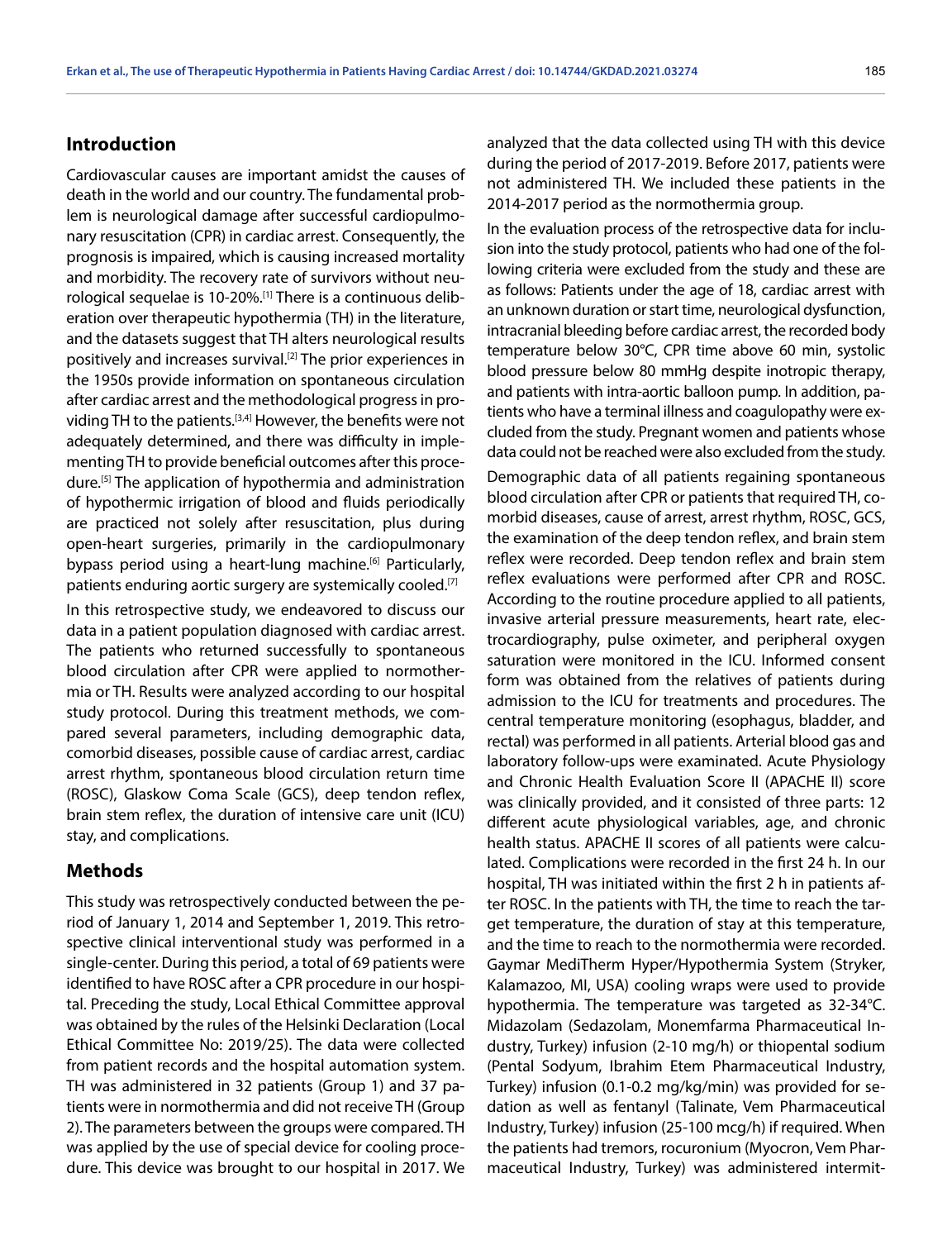| <b>Table 1.</b> The comparison of the demographic data and co-morbidities |                 |                            |                 |                            |       |  |  |  |
|---------------------------------------------------------------------------|-----------------|----------------------------|-----------------|----------------------------|-------|--|--|--|
| <b>Parameters</b>                                                         |                 | <b>Group 1</b><br>$(n=32)$ |                 | <b>Group 2</b><br>$(n=37)$ |       |  |  |  |
|                                                                           | $\mathbf n$     | $\%$                       | $\mathbf n$     | $\%$                       |       |  |  |  |
| Age (years) mean±SD                                                       | 57.46±11.11     |                            | 61.83±10.59     |                            | 0.142 |  |  |  |
| Gender                                                                    |                 |                            |                 |                            |       |  |  |  |
| Woman                                                                     | 9               | 28.1                       | 12              | 32.4                       | 0.698 |  |  |  |
| Male                                                                      | 23              | 71.9                       | 25              | 67.6                       |       |  |  |  |
| Weight (kg) mean±SD                                                       | 80.28±14.88     |                            | 77.46±13.72     |                            | 0.416 |  |  |  |
| Height (cm) mean±SD                                                       | 171.41±5.48     |                            | 168.68±8.35     |                            | 0.119 |  |  |  |
| Hypertension                                                              | 14              | 43.8                       | 23              | 62.2                       | 0.126 |  |  |  |
| Diabetes mellitus                                                         | $\overline{7}$  | 21.9                       | 11              | 29.7                       | 0.459 |  |  |  |
| Coronary artery disease                                                   | $\overline{7}$  | 21.9                       | 13              | 35.1                       | 0.226 |  |  |  |
| Cerebrovascular disease                                                   | 3               | 9.4                        | 2               | 5.4                        | 0.526 |  |  |  |
| Aortic stenosis                                                           | $\overline{2}$  | 6.2                        | 4               | 10.8                       | 0.503 |  |  |  |
| Cigarette                                                                 | 18              | 56.2                       | 19              | 51.4                       | 0.684 |  |  |  |
| EF $(\%)$ mean $\pm$ SD                                                   | 45.78±6.10      |                            | 44.46±7.71      |                            | 0.438 |  |  |  |
| <b>COPD</b>                                                               | $\overline{2}$  | 6.2                        | 4               | 10.8                       | 0.503 |  |  |  |
| Out-of-hospital cardiac arrest                                            | 26              | 81.2                       | 23              | 62.2                       | 0.081 |  |  |  |
| In-hospital cardiac arrest                                                | 6               | 18.8                       | 14              | 37.8                       | 0.081 |  |  |  |
| Cardiac arrest initial rhythm VF                                          | 25              | 78.1                       | 19              | 51.4                       | 0.021 |  |  |  |
| Cardiac arrest initial rhythm asystole                                    | 6               | 18.8                       | 17              | 45.9                       | 0.017 |  |  |  |
| Cardiac arrest initial rhythm VT                                          | 1               | 3.1                        | 1               | 2.7                        | 0.917 |  |  |  |
| The reasons of cardiac arrest                                             |                 |                            |                 |                            |       |  |  |  |
| Myocardial infaction                                                      | 25              | 78.1                       | 29              | 78.4                       | 0.980 |  |  |  |
| Respiratory insufficiency                                                 | 4               | 12.5                       | 5               | 13.5                       | 0.901 |  |  |  |
| Pulmonary emboli                                                          | 3               | 9.4                        | 3               | 8.1                        | 0.853 |  |  |  |
| ROSC (minute) (mean±SD)                                                   | 31±14.54        |                            | 26.27±20.03     |                            | 0.272 |  |  |  |
| Brain stem reflex                                                         | 5               | 15.6                       | 10              | 27.0                       | 0.252 |  |  |  |
| Deep tendon reflex                                                        | 3               | 9.4                        | 10              | 27.0                       | 0.061 |  |  |  |
| GCS (Hospitalization) mean±SD                                             | $3.28 \pm 0.68$ |                            | $3.81 \pm 1.82$ | 0.126                      |       |  |  |  |

**Table 1.** The comparison of the demographic data and co-morbidities

\*p<0.05 significant; SD: Standard deviation; EF: Ejection fraction; COPD: Chronic obstructive pulmonary disease; VF: Ventricular fibrillation; VT: Ventricular tachycardia; ROSC: Time to return of spontaneous circulation; GCS: Glasgow coma scale.

tently at a bolus dose of 0.6 mg/kg intravenously as a neuromuscular blocker. The sedation protocol was also applied with the same agents in the normothermia group. Neuromuscular agent was not used in the normothermia group.

Following the end of TH, the hourly warming rate of the device used for restoring the patient's heat to normothermia was at a level of 0.25°C. The same device that is used for patient cooling was used for rewarming. The duration of ICU stay and mechanical ventilation time was recorded. The development of severe complications or mortal status and transfer to inpatient clinic was recorded.

#### **Statistical Analysis**

We performed our statistical analysis using SPSS 21.0 (Statistic Inc. Version Chicago, IL, USA) software. Statistical analyses were carried out using the Statistical Package SPSS version 21.0. We presented our data after having an analysis for

normal distribution. As our data were normally distributed, we presented our data in the way of mean with standard deviation. Therefore, we analyzed continuous variables using two-tailed t-tests. Nominal variables were provided in the form of number of patients and percentages related to the group they belong. We analyzed categorical variables using Chi-square or Fisher's exact test. We considered statistically significant when p<0.05 at a confidence interval of 95%.

#### **Results**

The study was conducted on a total of 69 patients, including 21 women and 48 men. There was no statistically significant difference between age, gender, comorbid diseases, reasons of cardiac arrest, and ROSC in both groups (p>0.05) (Table 1).

In the group with TH (Group 1), the starting time of TH was recorded as 23.8±3.45 h, and the target temperature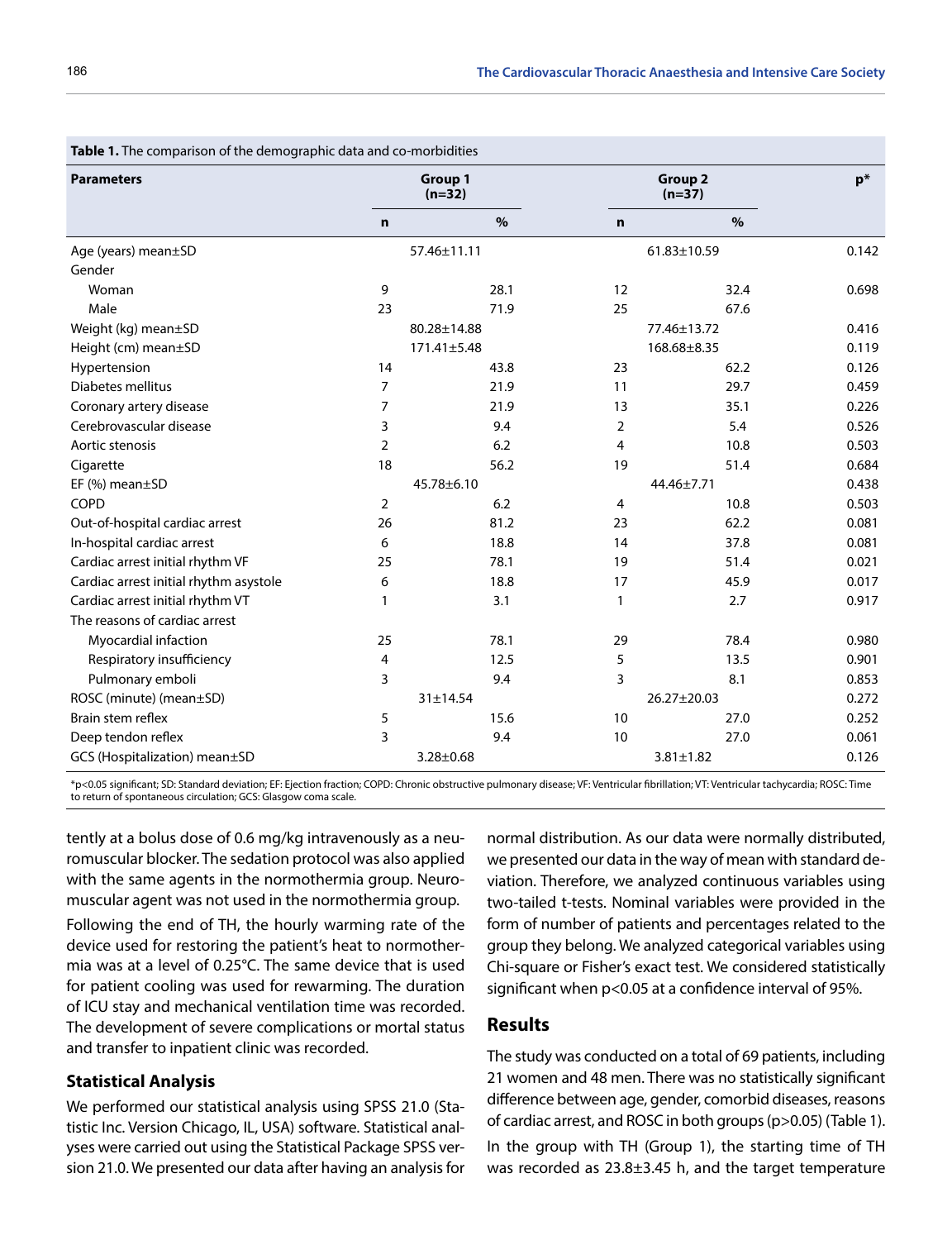| <b>Parameters</b>                         | <b>Group 1</b><br>$(n=32)$ |      | <b>Group 2</b><br>$(n=37)$ |      | $p*$     |
|-------------------------------------------|----------------------------|------|----------------------------|------|----------|
|                                           | $\mathbf n$                | $\%$ | $\mathbf n$                | $\%$ |          |
| Extubation time (days) mean±SD            | $4.74 \pm 2.80$            |      | $9.55 \pm 10.16$           |      | $0.035*$ |
| ICU duration (days) mean±SD               | $7.96 \pm 5.1$             |      | $13.4 \pm 11.4$            |      | $0.026*$ |
| Inotropic infusion therapy                | 26                         | 81.2 | 31                         | 83.8 | 0.782    |
| Glasgow coma scale (at discharge) mean±SD | 12.90±3.64                 |      | $10.82{\pm}4.98$           |      | 0.133    |
| APACHE 2 Score mean±SD                    | $26.3 \pm 6.4$             |      | $26.30 \pm 6.7$            |      | 0.976    |
| SOFA Score mean±SD                        | $9.34 \pm 2.6$             |      | $9.54 \pm 2.3$             |      | 0.735    |
| Epileptic seizure activity                | 6                          | 16.2 | 15                         | 46.9 | $0.006*$ |
| Arrhythmia                                | 5                          | 15.6 | 7                          | 18.9 | 0.719    |
| Bleeding                                  | 8                          | 25.0 | 3                          | 8.1  | 0.056    |
| Hyperglycemia                             | 5                          | 15.6 | 12                         | 32.4 | 0.106    |
| Pneumonia                                 | 11                         | 34.4 | 14                         | 37.8 | 0.765    |
| Sepsis                                    | 4                          | 12.5 | 5                          | 13.5 | 0.901    |
| Bradycardia                               | 8                          | 25.0 | 8                          | 21.6 | 0.740    |
| Renal Insufficiency                       | 4                          | 12.5 | 9                          | 24.3 | 0.210    |
| Hyperthermia                              | 7                          | 21.9 | 9                          | 24.3 | 0.810    |
| Mortality                                 | 14                         | 43.8 | 23                         | 62.2 | 0.126    |

**Table 2.** The comparison of the intensive care unit findings and complications

achievement time was 5.7±1.7 h. The stay at the target temperature was 23.81±3.45 h, and the time to reach the level of normothermia which is 36.5°C was within 14.84±1.60 h. The recorded highest temperature was in our normothermia group and this was observed in a male patient at age of 65 years old with a value recorded as 39.8°C.

The agents used when sedation was required in Group 1 were as follows: Intravenous midazolam infusion was used in 8 patients (25%), intravenous midazolam and fentanyl infusions were used in 18 patients (56.25%), and intravenous thiopental sodium infusion was used in 5 patients (15.62%). Sedation was not required in 1 patient (3.13%). The use of sedative agents in the normothermia group (Group 2) was as follows: Intravenous midazolam infusion was used in 9 patients (24.32%), intravenous midazolam and fentanyl infusions were used in 20 patients (54.05%), and intravenous thiopental sodium infusion was used in 6 patients (16.22%). Sedation was not required in two patients (5.41%). When the sedative agents used between the two groups were compared, no statistical difference was found (p>0.05). In addition, rocuronium was used as a neuromuscular agent to prevent tremor in 87.5% of the patients in the hypothermia group.

The recorded data in ICU, follow-up parameters, inotropic infusion therapy, GCS (at discharge), and complications of the two groups are summarized and compared in Table 2. As a result of the analysis, it was discovered that the extubation time of the patients who underwent TH (Group 1) (4.74±2.80 days) was statistically significantly lower than the extubation time of the patients with normothermia (Group 2)  $(9.55 \pm 10.16 \text{ days})$ ,  $(p<0.05)$ . In addition, the length of stay in the ICU (7.96±5.10 days) of the patients who underwent TH (Group 1) was statistically significantly lower than the length of stay in the ICU of patients with normothermia (13.40±11.40 days) (Group 2) (p<0.05). Finally, the number of patients with epileptic seizure activity in Group 1 was n=6 (16.2%) whereas, it was n=15 (46.9%) in Group 2, and this difference was statistically significant (p<0.05). The Glasgow coma scale evaluated at discharge was higher in the TH group of patients but statistically significant difference was not observed between the two groups (12.90±3.64, 10.82±4.98, respectively, p>0.05). Bleeding was also higher in the TH group (Table 2). In contrast, no notable differences were observed between the two groups regarding ICU follow-up parameters and complications other than those mentioned (p>0.05) (Table 2).

#### **Discussion**

The purpose of successful CPR after cardiac arrest is to continuously provide comprehensive support to improve vital organ perfusion and cardiopulmonary functions. For this purpose, it should be with professional multidisciplinary cooperation.[8] TH is a valuable treatment approach for protecting the brain and other organs. That technique improves life expectancy and quality in these patients. It is an effective treatment method for preventing chemical reac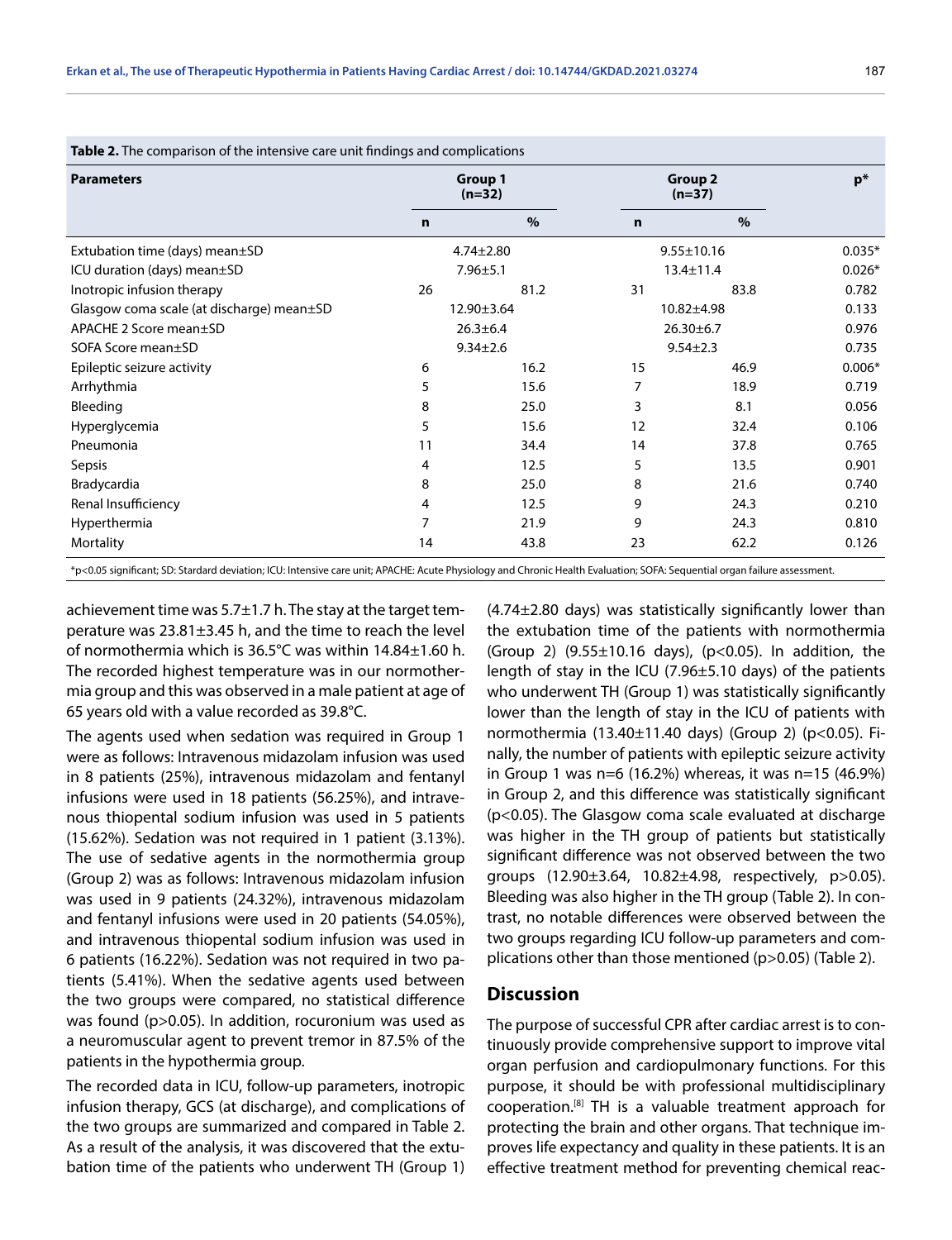tions with reperfusion damage after arrest and suppressing cerebral metabolic activity.[2] The body's central temperature below 35°C is defined as hypothermia. TH is broadly practiced between 32 and 34°C.

It is critical that cardiac arrest cases are witnessed inside or outside the hospital.<sup>[9]</sup> This allows us to obtain more accurate data about the time of arrest and the time of spontaneous circulation returns. This also helps to predict our expectations of the patient after the treatment. Our results from this retrospective clinical study revealed that; the number of patients who developed cardiac arrest outside the hospital was higher in the TH group (Table 1).

Ventricular fibrillation (VF) is the rhythm pattern detected widely in all cardiac arrest cases.<sup>[10]</sup> There are studies on TH according to the initial rhythm of cardiac arrest in the literature.[2,11,12] In some of these studies, the initial cardiac arrest rhythm was included only as VF, while all rhythms were included in others. In our study, patients with every rhythm were included; the most common rhythm in both groups was VF (Table 1). There was also no statistically meaningful difference between the groups according to the initial rhythm of cardiac arrest.

The starting TH as soon as possible after the spontaneous blood circulation returns is necessary to provide maximum benefit. In their study, M Michael R.M and his colleagues reported to a significant conclusion that when the TH starts 1 h later, it has increased the risk of mortality by 20%.[13] In our study, TH was started within the first 2 h after ROSC, TH was applied to patients for a duration of around 24 h  $(23.8\pm3.45$ h) and the time to reach normothermia was 14.84±1.60 h.

For TH, some methods can be used to achieve the targeted temperature. It is one of the methods to increase heat loss with peripheral vasodilation and to reduce heat production by preventing tremors. The prevention of tremors can be realized by neuromuscular blocking. The depression of the heat regulatory center in the hypothalamus can also be arranged with anesthetic agents.<sup>[14]</sup> In a systematic review of 44 studies examining sedation protocols in patients with spontaneous circulation after cardiac arrest, it was reported that midazolam and fentanyl were the most common usage.<sup>[15]</sup> In our study, midazolam and fentanyl combination was the most preferred combination. Rocuronium is also used as a neuromuscular blockage agent. In TH, superficial cooling, cold liquids, and intravenous cooling are used as methods. A literature study in the early 2000s stated that some of the ICUs that did not apply hypothermia in Germany had a cooling technique and needed specific devices. It is reported that the most of the ICUs performing low-cost methods such as superficial cooling and cold liquid infusion.<sup>[16]</sup> The superficial cooling methods with specific devic-

es were used to reduce the body temperature in practice in our clinic. The targeted central temperature was between 32 and 34°C. The time to reach the target temperature has been a vital factor investigated in the studies. In addition, the duration of the application for hypothermia treatment has been reported. In a nine-center prospective study in which hypothermia was applied with a cold air pumping device to 32-34°C, the target temperature was reached in 4 h and applied for 24 h.[2] In a four-center study, hypothermia was achieved with ice packs placed on the head and trunk. The target temperature was reached in 2 h and the patients were left in hypothermia for 12 h.<sup>[11]</sup> In a study conducted in 19 centers under the supervision of the European Resuscitation Council, it was published that the target temperature was reached in 150 min with intravascular cooling, 75 min with superficial cooling, and it was applied for 24 h.<sup>[12]</sup> In our study, the target hypothermia temperature was reached in 5.7±1.7 h, and TH was applied 23.81±3.45 h in patients who underwent TH. These results can be compared with the previous clinical studies.

In the previous studies, it has been reported that several different factors affect the method of TH. These include: (1) The start time of TH is important. It is assumed that the TH application generally starts for most of the patients in 4 h, (2) the use of the additional cooling devices and the use of the cold intravenous fluids may differ between hospitals, (3) the use of different heat targets and starting points has been reported previously, and (4) the hospital admission policies vary between the hospitals. Therefore, it is not easy to compare the start time of TH, and because of the additional cooling devices, the target temperature reaching time during TH varies between a median duration of 2.5 h up to 6 h. The different hospital protocol for hospital admission also affects the starting time of ROSC.[17] In patients with hypothermia, at the end of staying at the target temperature, the patient should be warmed up. Uncontrolled and rapid warming is associated with worse neurological outcomes and increased mortality. Therefore, heating should be achieved slowly and in a controlled manner.<sup>[18]</sup> The literature states that a warming velocity about 0.25- 0.50°C/h is ideal, and the target body temperature value should be  $37^{\circ}C$ .<sup>[19,20]</sup> In our patients, the hourly warming velocity was identified as 0.25°C/h. This result is consistent with the values of the previous clinical studies.

TH may have adverse effects on organ systems. According to the results of M. Holzer et al.'s<sup>[2]</sup> study, pneumonia (37%), arrhythmia (36%), sepsis (13%), kidney failure (10%), pulmonary edema (7%), convulsion (7%), and pancreatitis (1%) in the hypothermia group have been reported.[2] The overall complication rates were 73% in the hypothermia group, 70% in the normothermia group, and there was no statis-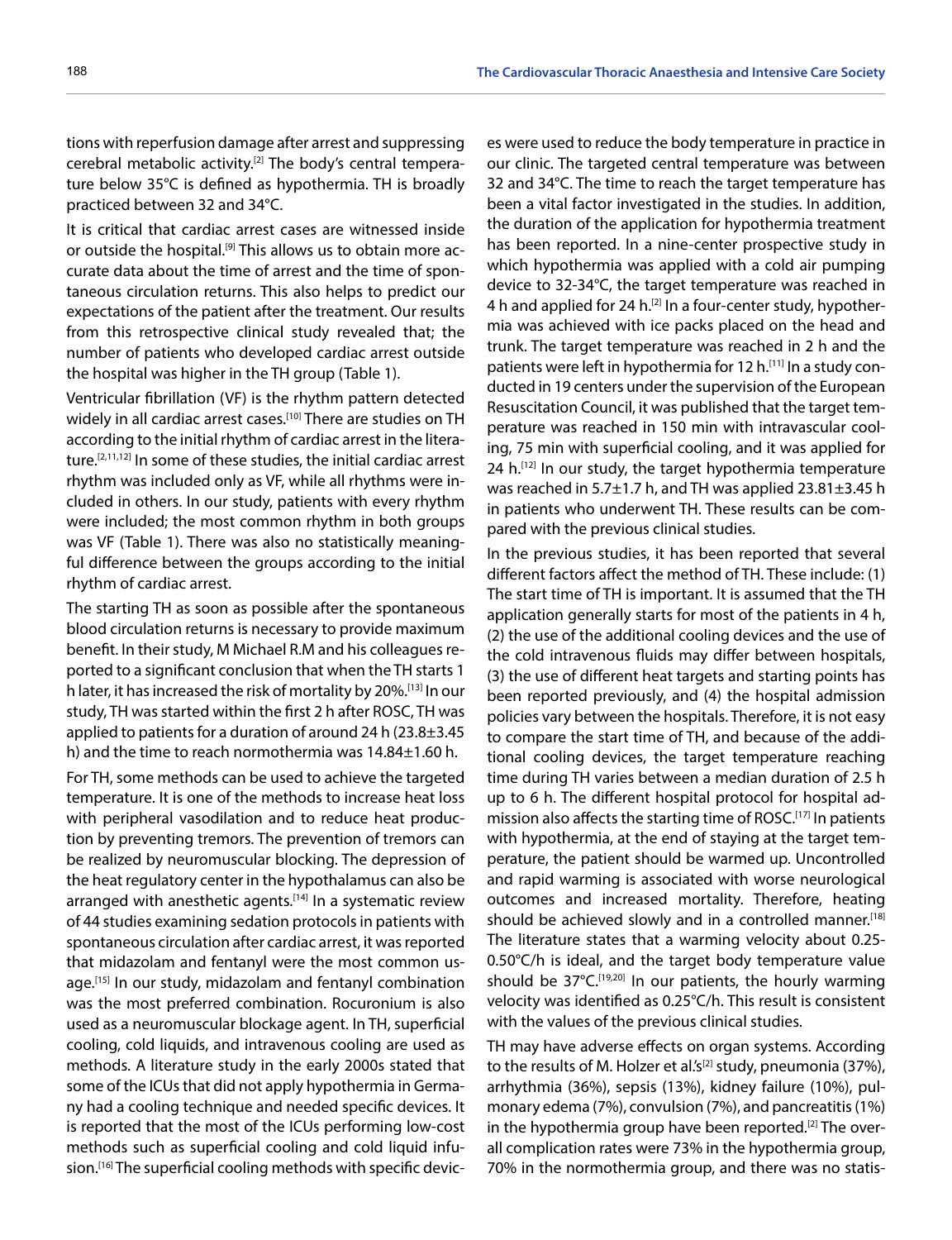tical difference between the two groups.<sup>[2]</sup> In addition, the cardiovascular system may be affected. Arrhythmia, bradycardia, and increased systemic vascular resistance may be encountered.[11] Hypothermia may affect the coagulation cascade and cause bleeding.[21] In the study conducted by Arrich et al.<sup>[12]</sup> the patients who underwent moderate hypothermia after CPR, it was announced that 3% of the patients had bleeding and 6% had arrhythmia as a complication in the first 7 days. In our study, bleeding noticed in patients in the TH group was in 8 patients (25.0%), and arrhythmia was in 5 patients (15.6%) (Table 2). In addition, the rate of hyperglycemia was 15.6%. While epileptic seizure activity was found to be higher in the normothermia group, bleeding was higher in the TH group (Table 2). There was no difference between TH and normothermia groups in terms of other complications (Table 2).

In a prospective observational study on TH, high blood glucose levels and increased insulin requirements were observed in patients during cooling and warming periods. It has also been determined that excessive vacillation in blood glucose levels indicates increased mortality.[22] Furthermore, various studies have shown that high blood glucose levels during TH are associated with poor neurological outcomes and increased mortality.<sup>[23,24]</sup> Besides, in the application of TH, rapid reaching target values in blood glucose level is associated with better neurological outcomes.<sup>[25]</sup>

In a randomized clinical study, 136 patients were treated with TH and 137 patients with normothermia, and the results were compared. It was reported that patients who underwent TH have an improvement in neurological functions and decreased mortality. However, there was no difference in the data of 7-day complication rates.<sup>[2]</sup> In a different randomized study, TH was applied to 43 patients, and normothermia was applied to 34 patients after cardiac arrest. Again, better neurological function and lower mortality rates were observed in those who underwent TH. Besides, no statistically significant difference was detected between them in terms of neurological side effects.[11] In a meta-analysis evaluating 12 non-randomized and two randomized studies, TH was associated with reduced in-hospital mortality.<sup>[26]</sup> Soleimanpour et al.<sup>[27]</sup> and Ahn et al.<sup>[28]</sup> also reported that TH is an effective strategy to improve neurological outcomes after cardiac arrest and CPR.

In our study, GCS evaluated at discharge was higher in the TH patient group and there was no statistically significant difference between groups (Table 2). Epileptic seizure activity was also found less in the hypothermia group. In our study, mortality rates between groups were compared, and no significant difference was found between the two groups (Table 2).

The limitation of our study is the lack of a prospective and randomized study, the small number of patients, and difference in the distribution of the number of in-hospital and out-of-hospital cardiac arrest patients in the groups.

## **Conclusion**

The use of TH in patients provided significant results like shorter extubation time and ICU stay and fewer complications. Neurological evaluation of patients who faced cardiac arrest and applied TH is better than normothermic patients. However, the study needs to be performed on a larger group of patients to provide satisfactory data on cardiac arrest-related patients and an improvement in the rate of complications observed after cardiac arrest and CPR.

#### **Disclosures**

**Acknowledgments:** Authors would like to thank all the patients for their willingness to participate in the study and their patience.

**Ethics Committee Approval:** The study was approved by The University of Health Sciences Kanuni Training and Research Hospital Clinical Research Ethics Committee (Date: 08/05/2019, No: 2019/25).

**Informed Consent:** Written informed consent was obtained from all patients.

**Peer-review:** Externally peer-reviewed.

**Conflict of Interest:** None declared.

**Financial Disclosure:** The authors declared that this study has received no financial support.

**Authorship Contributions:** Concept – G.E., F.A.K., B.Ö.; Design – G.E., F.A.K., B.Ö.; Supervision – G.E., F.A.K., B.Ö.; Fundings – None; Materials – None; Data collection &/or processing – G.E., F.A.K., B.Ö.; Analysis and/or interpretation – G.E., B.Ö., D.T., N.K., A.B., Y.A.; Literature search – G.E., B.Ö., Y.A.; Writing – G.E., A.B., B.Ö.; Critical review – G.E., B.Ö., N.K.,Y.A., D.T.

**Teşekkür:** Yazarlar, çalışmaya katılmaya istekli oldukları ve sabırları için tüm hastalara teşekkür eder.

**Etik Kurul Onayı:** Çalışma Sağlık Bilimleri Üniversitesi Kanuni Eğitim ve Araştırma Hastanesi Klinik Araştırmalar Etik Kurulu tarafından onaylandı (Tarih: 08/05/2019, Numara: 2019/25).

**Hasta Onamı:** Hastalardan yazılı onam alınmıştır.

**Hakem değerlendirmesi:** Dışarıdan hakemli.

**Çıkar Çatışması:** Çıkar çatışması bulunmamaktadır.

**Finansal Destek:** Yazarlar bu çalışmanın herhangi bir finansal destek almadığını beyan etmişlerdir.

**Yazarlık Katkıları:** Fikir – G.E., F.A.K., B.Ö.; Tasarım – G.E., F.A.K., B.Ö.; Denetmeler – G.E., F.A.K., B.Ö.; Kaynaklar – Yok; Malzemeler – Yok; Veri Toplanması ve/veya İşlemesi – G.E., F.A.K., B.Ö.; Analiz ve/veya Yorum – G.E., B.Ö., D.T., N.K., A.B., Y.A.; Literatür Taraması – G.E., B.Ö., Y.A.; Yazıyı Yazan – G.E., A.B., B.Ö.; Eleştirel İnceleme – G.E., B.Ö., N.K.,Y.A., D.T.